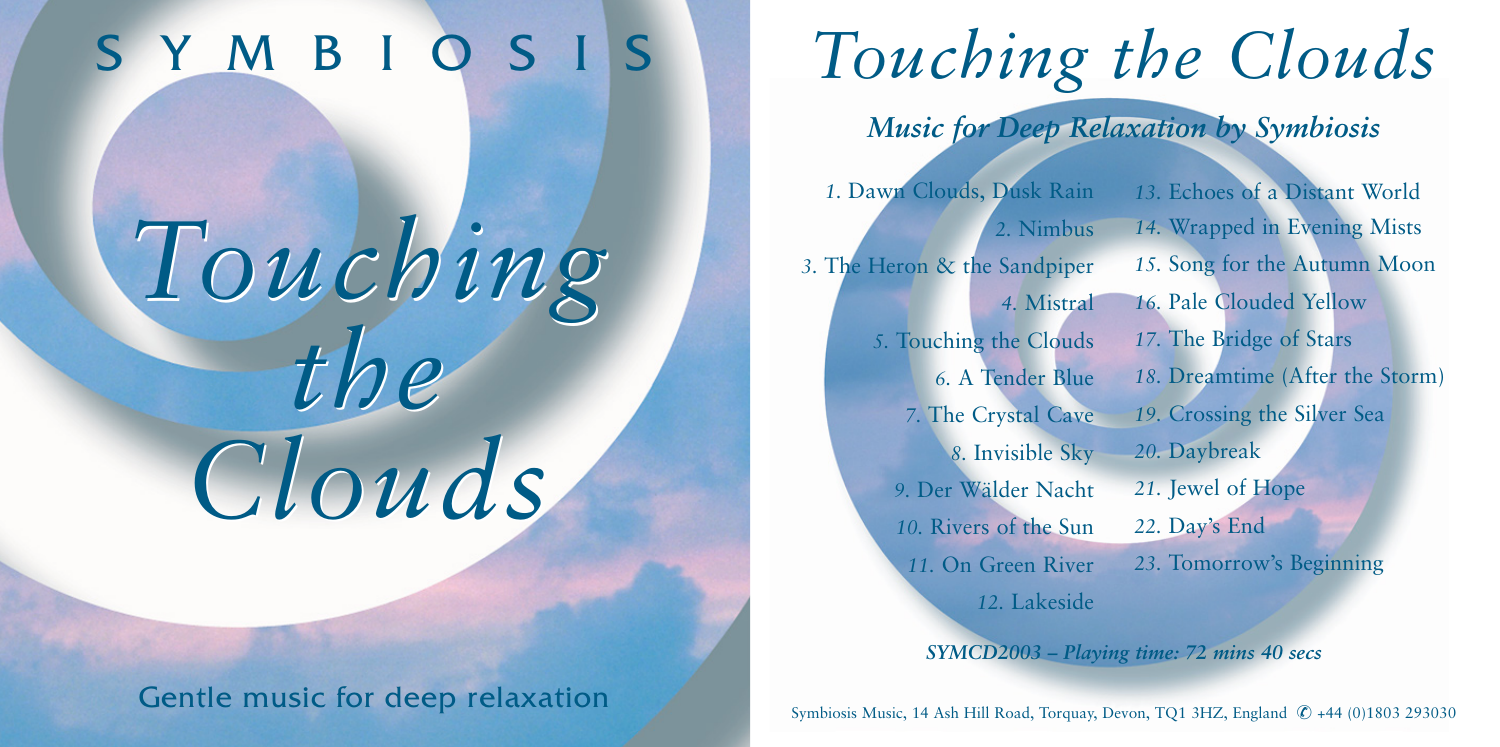**SYMCD2003**

SYMCD2003

**SYMCD2003**

SYMCD2003

### *Perfect Music for Gentle Relaxation*

**Symbiosis blend the natural timbres of flutes and acoustic guitar with beautiful ambient soundscapes to create atmospheric and visionary music which is perfect for gentle relaxation. Their albums provide an ideal backdrop for holistic therapies such as aromatherapy, massage and reflexology, or for unwinding at home, at work, or whilst travelling.**

### *Touching the Clouds*

Created specially for deep relaxation and for use in complementary therapies, *Touching the Clouds* evokes a unique atmosphere of peace and healing. This CD has 72 minutes of spacious music to calm the mind and soothe the spirit, and research has proved its ability to lower the heartbeat rate and hence reduce stress. The tracks blend harmoniously one into another, creating a continuous ambience of healing and serenity, and there are very few tunes or themes in the work to distract the listener and prevent really deep relaxation.

With *Touching the Clouds* Symbiosis have achieved a remarkable balance – this is music which is beautifully played and recorded, but which leaves space for the listener to explore freely and to relax with a profound sense of inner peace.

> *"Acclaimed for its proven therapeutic use... It is one of the best stress-relieving albums on the planet!"* **('Ambience' magazine)**

**SYMCD2003**

Symbiosis Music, 14 Ash Hill Road, Torquay. Devon, TQ1 3HZ, England

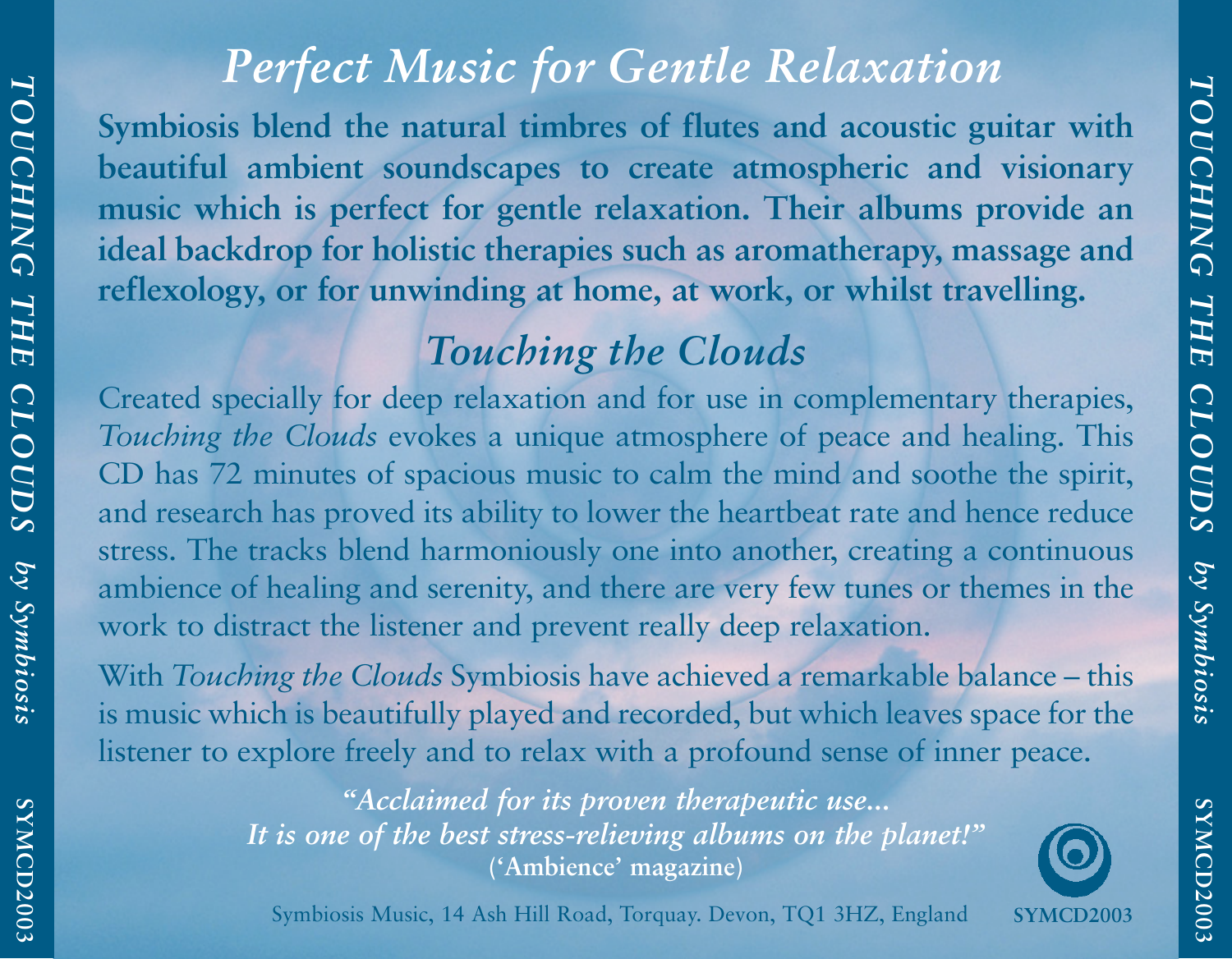

*John Hackett Alto and Concert Flutes Richard Bolton Acoustic & Electric Guitars; Guitar Synthesizer Clive Williamson Keyboards, Percussion; Marimba; Whistling; Flute on tracks 3, 10 & 18; Voice*

### *SPECIAL GUESTS*

*Ashley Drees Cittern on 'Dreamtime' Tsimbala on 'Rivers of the Sun' Nicki Paxman Keyboards on 'Mistral'*

*Sleeve design & cloud images by Clive Williamson Butterfly design by Micheline Mannion Portraits by Katrin Hackett, Clive Williamson & Nora Correa Jimenez Production and Sound Engineering by Clive Williamson*

The music on this album is available for licensing and synchronisation. For further information about Symbiosis and our recordings, please call us in London during office hours on 01803 293030 or write to: **Symbiosis Music, 14 Ash Hill Road, Torquay, Devon, TQ1 3HZ, England**

SYMCD2003

# *Touching the Clouds Touching the Clouds*

- *1.* Dawn Clouds, Dusk Rain *Richard Bolton*
- *2.* Nimbus *John Hackett / Clive Williamson*
- *3.* The Heron & the Sandpiper *John Hackett / Clive Williamson*
- *4.* Mistral *Nicki Paxman*
- **5. TOUCHING THE CLOUDS** *Clive Williamson*
- *6.* A Tender Blue *John Hackett / Clive Williamson*
- *7.* The Crystal Cave *Clive Williamson*
- *8.* Invisible Sky *Clive Williamson*
- *9.* Der Wälder Nacht (*forested night*) *Clive Williamson*
- *10.* Rivers of the Sun *Maloviere / Clive Williamson*
- *11.* On Green River *Richard Bolton / John Hackett*
- *12.* Lakeside *John Hackett / Clive Williamson*
- *13.* Echoes of a Distant World *Clive Williamson*
- *14.* Wrapped in Evening Mists *Bolton / Hackett / Williamson*
- *15.* Song for the Autumn Moon *John Hackett*
- *16.* PALE CLOUDED YELLOW *Richard Bolton*
- *17.* The Bridge of Stars *Clive Williamson*
- *18.* Dreamtime (*After the Storm*) *Drees / Hackett / Williamson*
- *19.* Crossing the Silver Sea *John Hackett / Clive Williamson*
- *20.* Daybreak *Clive Williamson*
- *21.* Jewel of Hope *Clive Williamson*
- 22. Day's END *Bolton / Hackett / Williamson*
- *23.* Tomorrow's Beginning *Richard Bolton*
- All titles © Symbiosis Music Ltd, 1992. ® Symbiosis Music, 2020.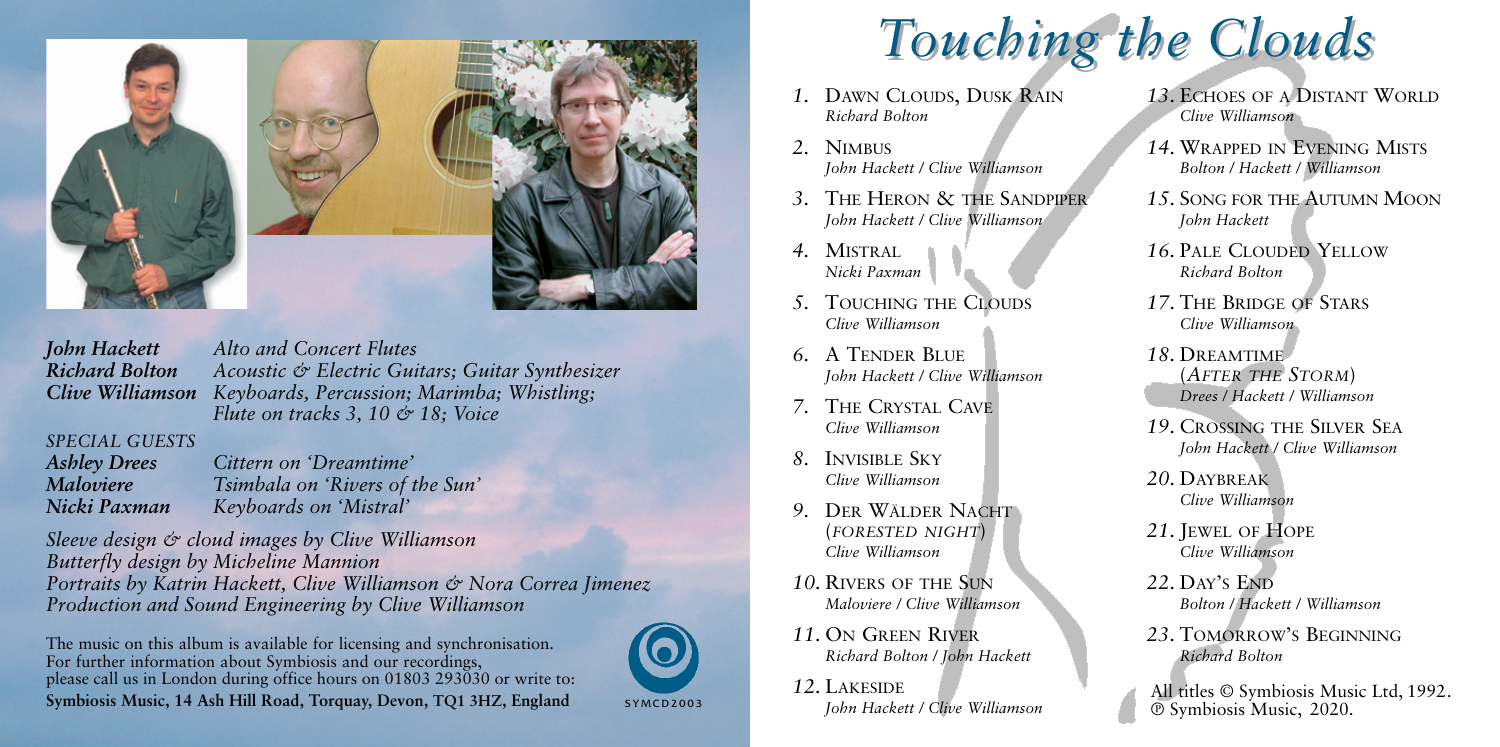## *Symbiosis in Medical Research*

A study at Kingston University has shown that listening to Symbiosis can reduce the heartbeat rate, and therefore help people to relax. In tests, music from *Touching the Clouds* was found to be the most successful at reducing the pulse rate, tying in first place with a slow movement by Vivaldi. Music by Symbiosis has achieved further success in a similar study organised by the Royal Marsden hospital for BBC TV's *Watchdog* programme, and doctors at another London hospital are using *Touching the Clouds* as part of research to see if relaxation tapes can be used in conjunction with – or even instead of – conventional medication to treat some stress-related conditions.

In June '94, final-year undergraduate music student Ree Phillips of Kingston University completed a dissertation on *'An Exploration of the Relationship between Music and Relaxation.'* She came up with some very interesting findings which give strength to the idea that music can have positive effects if used specifically for relaxation. Her questionnaire asked, "*Do you think that music can be used as an aid to relaxation*," and ninety percent of respondents replied "*Yes*." Another important question, "*If you were prescribed a piece of music by a doctor to listen to on a regular basis as an alternative to medication to aid relaxation, would you try it out?*" was affirmed by 80% of the sample, showing that a surprising number of people now think that listing to music can be a form of complementary therapy in



its own right. Ree's research also included a pilot study to measure people's heartbeat while they listened to various kinds of music.

Her findings showed that music has a noticeable effect, and that music intended for relaxation does produce a positive result. The graph above indicates the average heartbeat rate for those taking part in the study, measured first before any music was played, and then